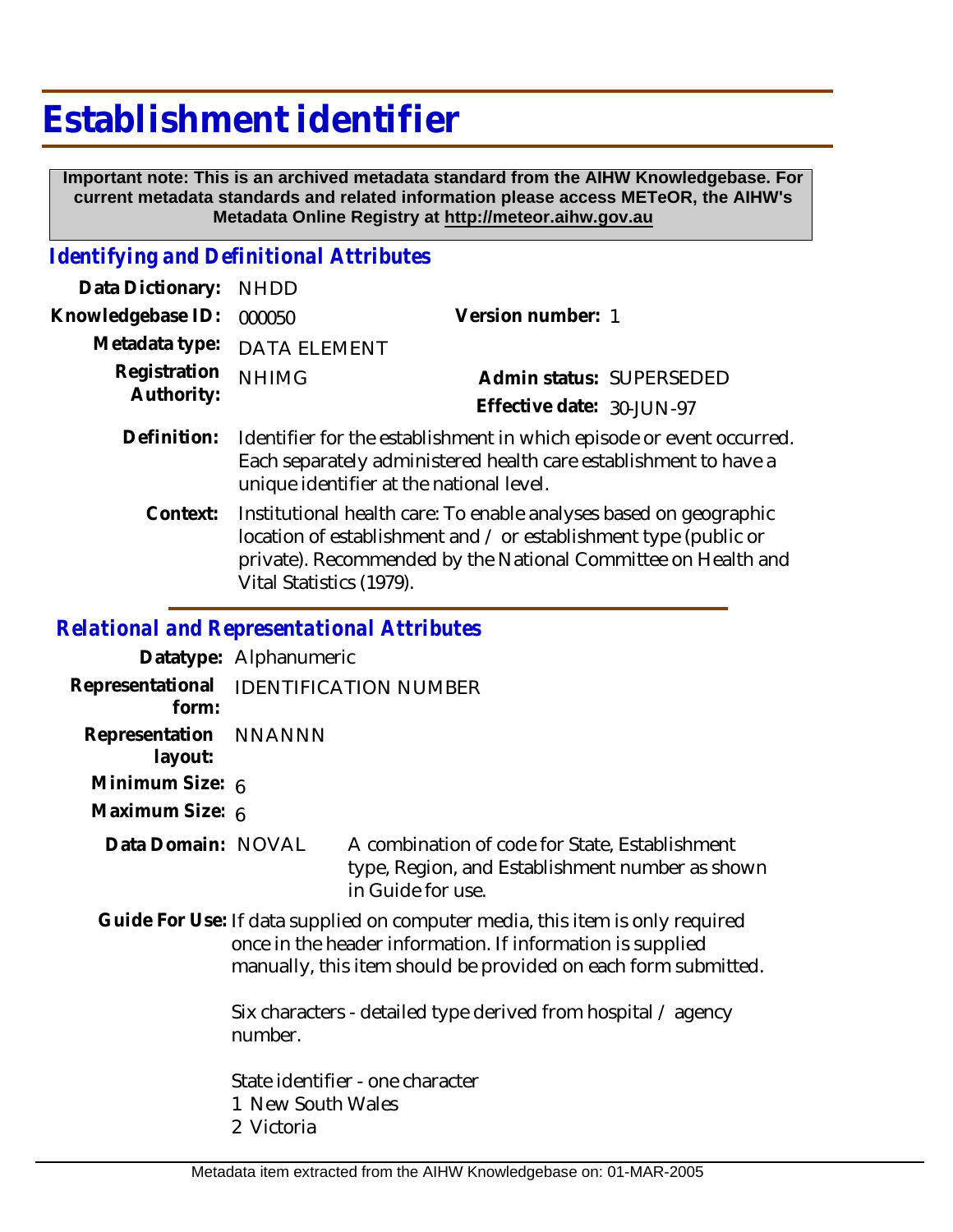- 3 Queensland
- 4 South Australia
- 5 Western Australia
- 6 Tasmania
- 7 Northern Territory
- 8 Australian Capital Territory

9 Other territories (Cocos (Keeling Islands), Christmas Island and Jervis Bay Territory)

Establishment type - one character, for example:

- 1 Public
- 2 Private
- 3 Repatriation

Region - one character

Establishment number - three characters

Related metadata: has been superseded by Establishment identifier version 2

## *Administrative Attributes*

**Source Document:** Source Organisation: National Health Data Committee

> Comments: This data item must be used in a manner compatible with the classification of establishments. A residential establishment is considered to be separately administered if managed as an independent institution for which there are financial, budgetary and activity statistics. For example, if establishment-level data for components of an area health service are not available separately at a central authority, this is not grounds for treating such components as a single establishment unless such data are not available at any level in the health care system.

> > This item is now being used to identify hospital contracted care. The use of this item will lead to reduced duplication in reporting patient activity and will enable linkage of services to one episode of care. Used for quality assurance and auditing of data reported as contracted care.

*Data Element Links*

*Information Model Entities linked to this Data Element*

NHIM Organisation characteristic

*Data Agreements which include this Data Element*

NMDS - Admitted patient care From 01-Jul-89 to 30-Jun-97